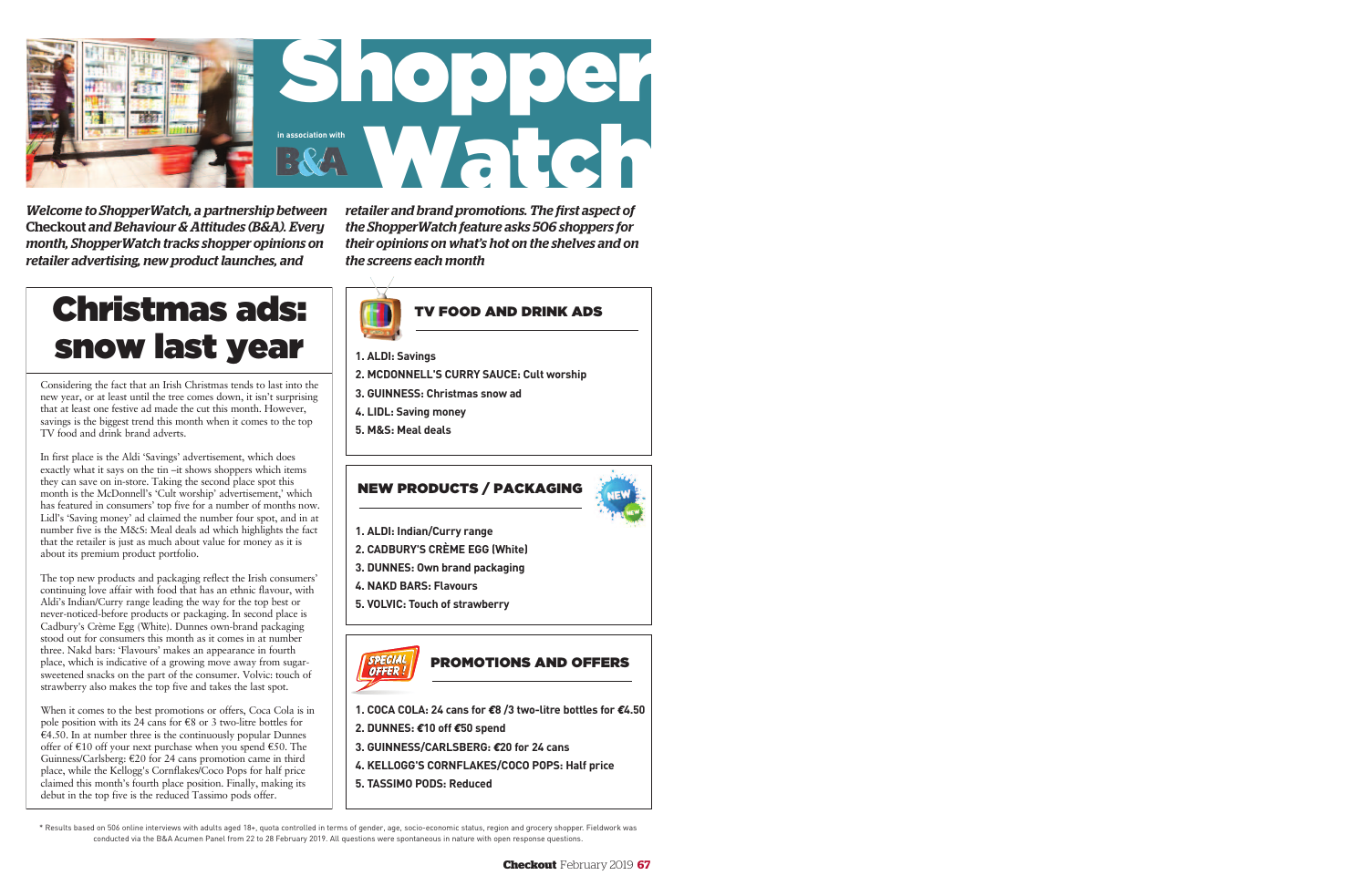

The research undertaken for this month's ShopperWatch looks into consumer purchasing patterns regarding free-from foods, such as gluten-free, wheat-free, dairy-free and nut-free foods. It is interesting to consumers' desire to embrace healthier lifestyles.

#### Ever purchased (type) **2** Ever purchased  $\alpha$ Any (excluding sugar) Gluten free/ Wheat Free products 39% for 16-34 years 36% for urban dwellers 35% for 16-34 years Dairy free / Milk free products 33% for females Nut free products 11 Egg free product: Soya free products

see that half of those surveyed have admitted to purchasing from this category, which provides us with yet further evidence of the modern

*In this month's ShopperWatch study by Behaviour & Attitudes we examine consumer's shopping habits when it comes to free-from foods*

# Set me free-from

#### **2. Free-from foods: ever purchased**

As this chart shows, gluten/wheat free products are the most trialled from the freefrom category, with 32% of grocery shoppers admitting to having purchased same at some point. This figure increased to 39% for the 16 to 34 year old age group.





A total of 28% of those surveyed said that they have sampled dairy-free and milk-free products at some point. It is interesting to note that this percentage increased to 35% among the 16 to 34 year old respondents. One-third of females admitted to trialling food from this category at some point.

11% of grocery shoppers said that they have purchased nut-free food items, while 7% admitted to trialling egg-free products and 6% have picked up a soya-free product to sample.

## **4. Free-from foods: purchase regularly**



As this slide shows, dairy/milk (12%) and gluten/wheat (9%) free products are also the most frequent weekly purchases. When we look at cross purchasing patterns, across the free-from food category, 3% of the respondents said that nut-free products is their most frequent weekly purchase. Egg-free and soya-free products both appeal to 2% of those surveyed.

#### **3. Free-from foods: purchase regularly (weekly)**

23% of all grocery shoppers purchased at least one free-from food regularly/weekly. When asked 'Which, if any, would you say you purchase regularly, say once a week?' all of those surveyed said that they purchase freefrom food items on a regular basis. However, when it comes to picking up items, excluding sugar-free, from the free-from grocery category, only 23% said that they purchase from this category at least once a week.